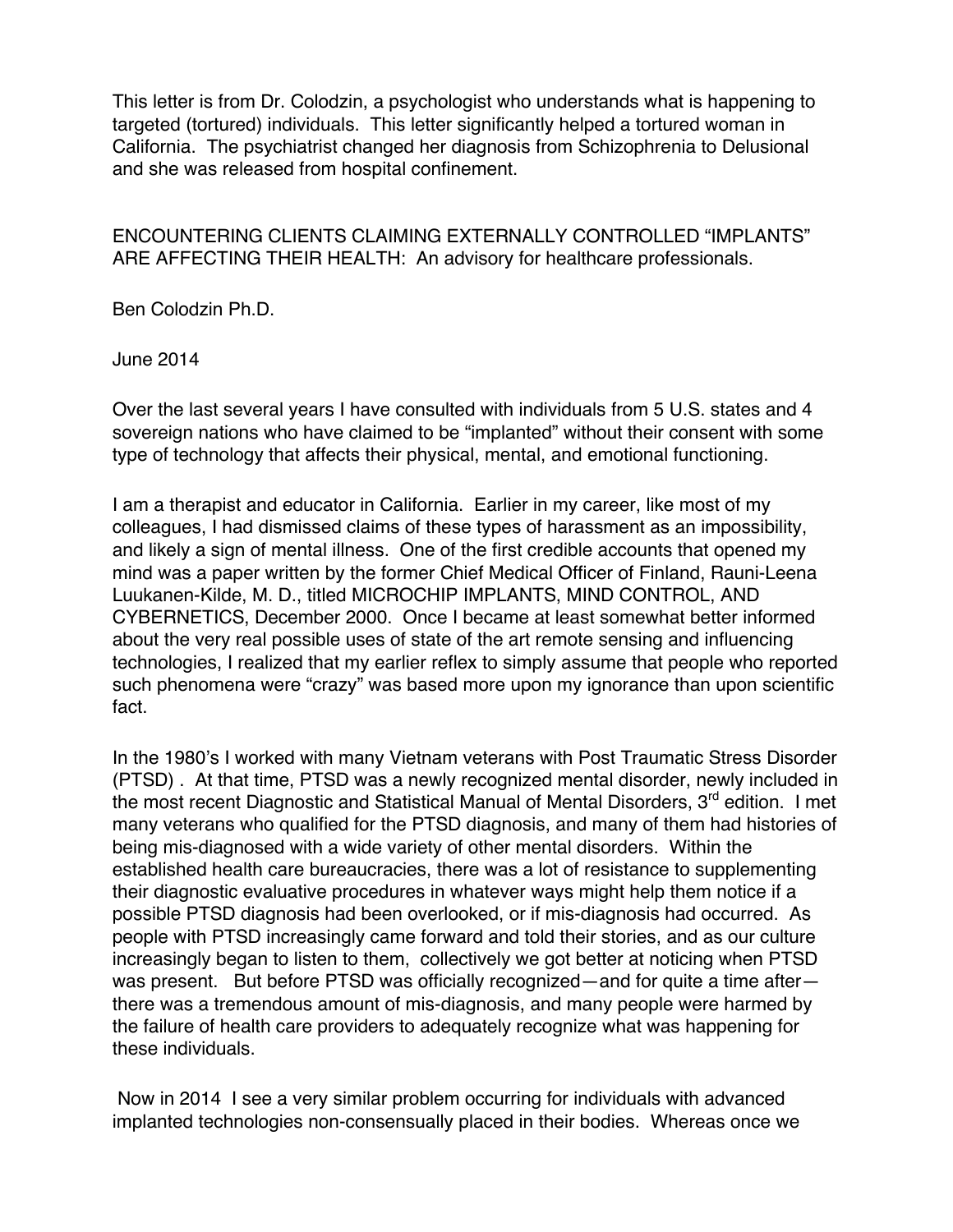could only speculate if this was real or fiction, we now have toxicological tests that can confirm the presence of advanced nano materials (extremely small manufactured items that can self-assemble into operational machines) in the body, as well as highly sensitive scanning equipment that can detect frequency signals emanating from and directed to a person's body. This means we can actually now use validated tests to discern if a physical system capable of externally altering a person's functioning is actually present and operating.

Although practically no one yet seems to know about these mostly military-type technologies or their fantastic-sounding abilities, and are unaware of the possibility to test for their presence, nonetheless the sound scientific basis of the testing procedures does exist, and increasingly there are individuals whose tests are showing they are indeed imbedded with advanced nano materials, and they are indeed emitting signals and/or resonating with external signals in ways that are just not natural for a human body. This is a reality in the present that should not be ignored. However, without the knowledge that externally controlled machines within the body can massively affect physical and mental functioning, diagnosticians of all health-related disciplines continue to NOT look for the presence of such possible causative factors. This is the established norm today.

How could these technologies possibly be in widespread use without being widely detected? Dr. Luukanen-Kilde, from the perspective of a Chief Medical Officer of a sovereign nation (Finland), offered this view in December 2000:

*One reason this technology has remained a state secret is the widespread prestige of the psychiatric DIAGNOSTIC STATISTICAL MANUAL IV, produced by the U.S. American Psychiatric Association (APA) and printed in 18 languages. Psychiatrists working for U.S. intelligence agencies no doubt participated in writing and revising this manual. This psychiatric "bible" covers up the secret development of MC (mind control) technologies by labeling some of their effects as symptoms of paranoid schizophrenia.*

*Victims of mind control experimentation are thus routinely diagnosed, knee-jerk fashion, as mentally ill by doctors who learned the DSM "symptom" list in medical school. Physicians have not been schooled that patients may be telling the truth when they report being targeted against their will or being used as guinea pigs for electronic, chemical and bacteriological forms of psychological warfare. [END QUOTE]*

However, as in the earlier example I mentioned about PTSD, eventually enough evidence can accrue that previously disregarded information reaches a critical mass, and the possibility that something heretofore undetected is playing a role begins to gain support. That is the point we seem to be at now, regarding scientific evidence that there truly are "targeted individuals" being externally influenced in ways we who are not privy to classified information previously thought impossible.

Now it can be proven that advanced nano machines do exist inside some human bodies,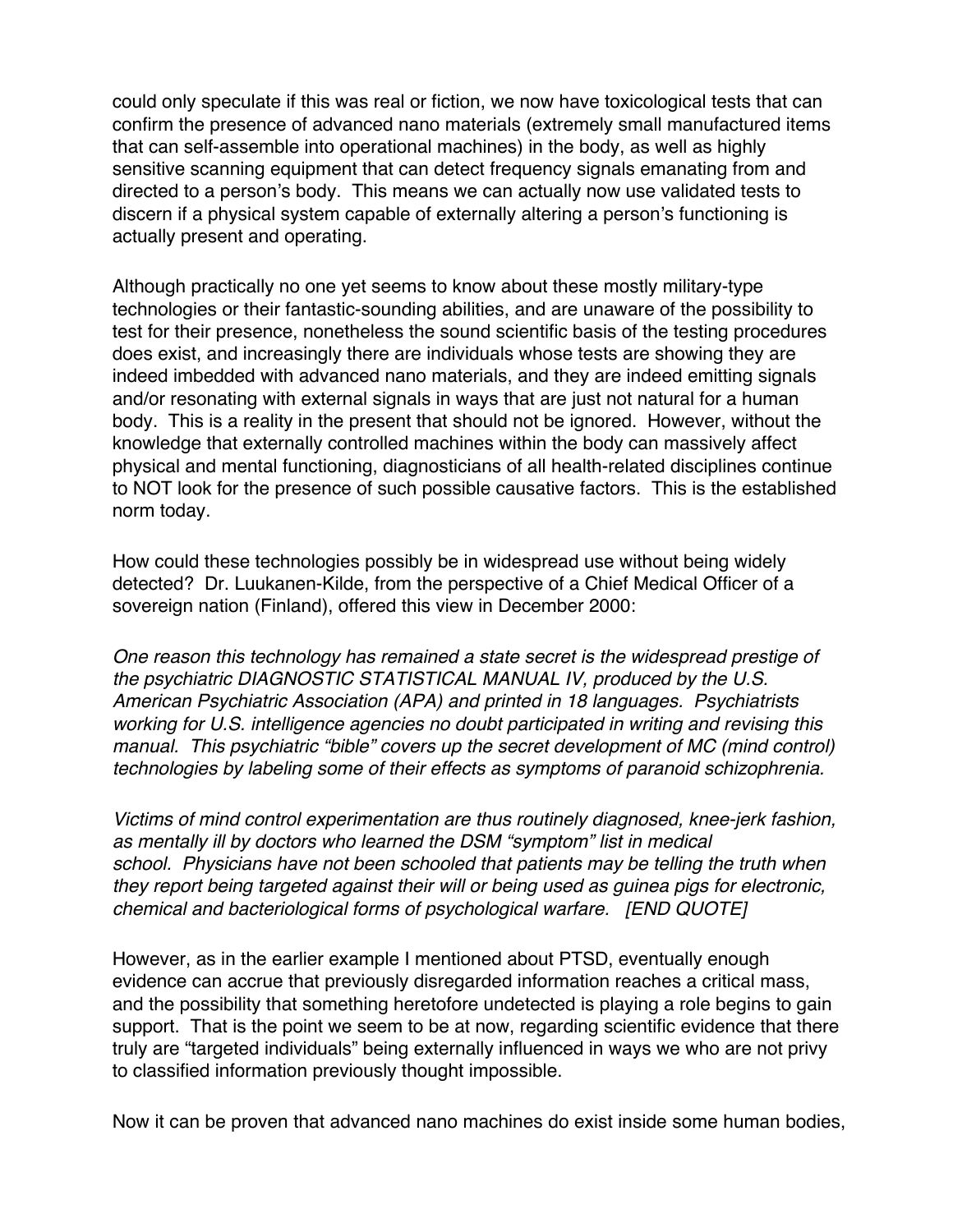and it can be proven that the knowledge and technical infrastructure exists to transmit signals remotely that powerfully affect the brain and other human functions in selected or "targeted" individuals. The capability is now being developed to track these external controlling frequency signals back to their sources. With this development we are entering an era where accountability for this totally unregulated human experimentation and manipulation may become possible for these previously invisible activities. In this situation and with these technologies now poised to proliferate, the ethical health provider needs to be informed about this sad state of affairs.

I make this declaration to witness to health care professionals around the world: if you have clients who claim they are being targeted or "chipped" and present the symptoms that are commonly associated with this phenomena (see references below), do not automatically assume they are delusional. They may be, but they may not as well. Or, they may have delusions that are not indicative of organic psychosis, but instead of artificially induced, virtual reality-based, externally transmitted delusions. For which there is no diagnostic category in current psychiatric thinking. With the application of these technologies increasing as their sophistication grows, we are in a whole new diagnostic ball game.

And if such clients come to you with Rahmann spectroscopy tests confirming the presence of advanced nano materials in their body fluids, and sophisticated scanning tests showing unusual frequency emissions emanating from their bodies or other results that are not in the normal range for human beings, it may be time to re-think the possible, to get more informed about the state of the art of brain-altering weapons systems, and to listen to what these people who are calling themselves "targeted indviduals" have to say.

Misdiagnosis is the common lot of almost everyone who has become an experimental test subject for these technologies. The lack of recognition of what is actually happening for them causes perhaps as much harm as the aggressive technological attacks they are subjected to. For all health practitioners who find the injunction to DO NO HARM a worthy standard, be prepared to investigate the possibility that "targeted individuals" claims of being externally programmed may be real, prior to reaching other diagnostic conclusions.

Ben Colodzin Ph.D.

June 21 2014

REFERENCES